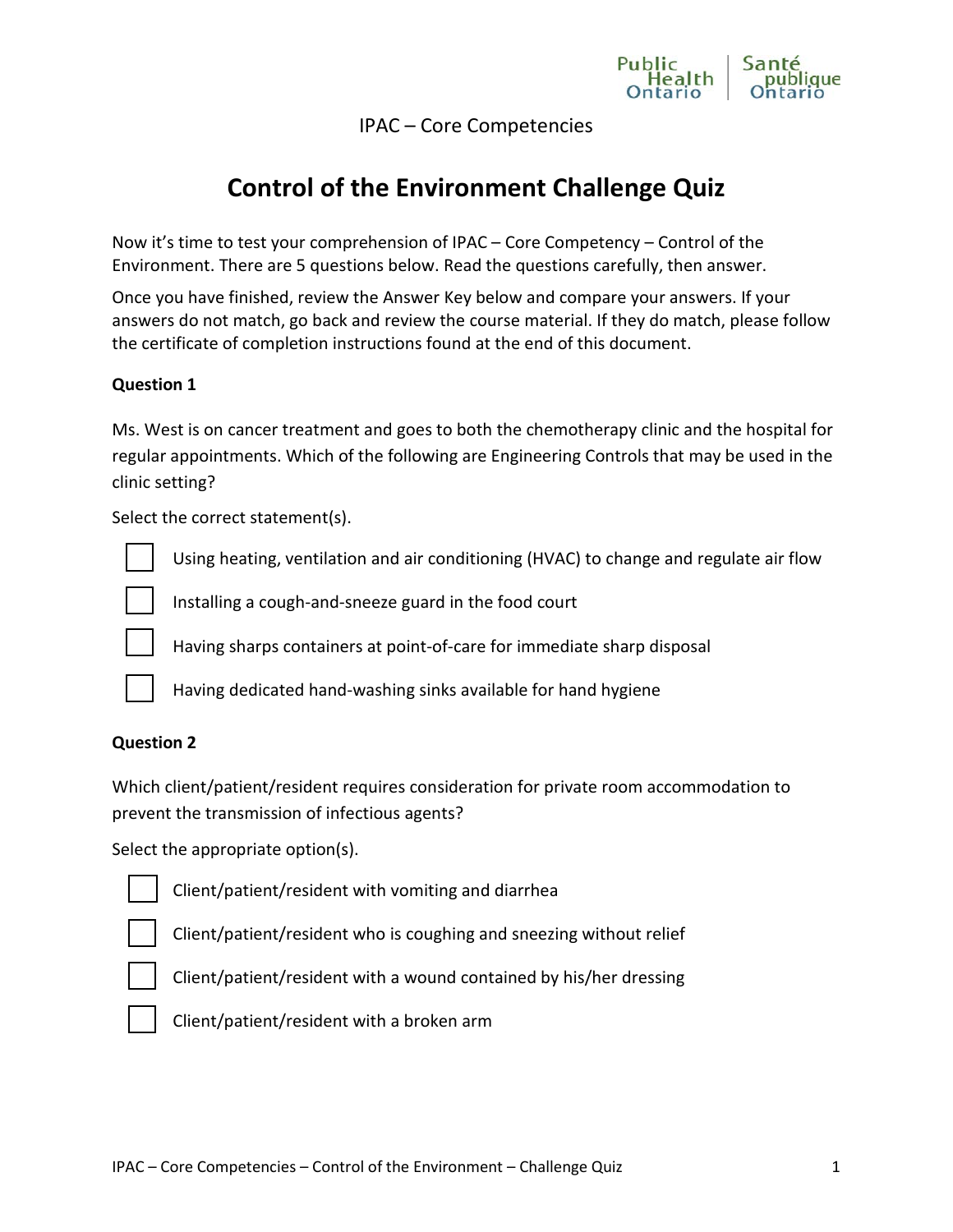## **Question 3**

When a client/patient/resident has uncontrolled diarrhea, which of the following structural or facility design elements help to prevent transmission of infectious agents?

Select the appropriate option(s).



Single room



Dedicated toilet



Dedicated hand washing sink

Wall-mounted alcohol-based hand rub

#### **Question 4**

Study how the following health care providers handle waste and linen. Some are following best practices, but some are not.

Select the option(s) that demonstrate best practices.



A health care provider compacts a garbage bag.



A health care provider places linen into a linen hamper.



A health care provider closes a garbage bag before it is overfilled or too heavy to lift.



A health care provider puts his/her hands under a garbage bag when it is too heavy.



A health care provider holds soiled linen away from his/her uniform.

#### **Question 5**

Reflect on the following health care provider statements. Which statement(s) show(s) an understanding of cleaning practice?

Select the option(s) that demonstrate best practices.



I don't need to clean my stethoscope after listening to someone's chest.



The room needs a discharge clean. Let's call the housekeeping.



We regularly audit our cleaning practices.



Just pour a little cleaning product into the bucket.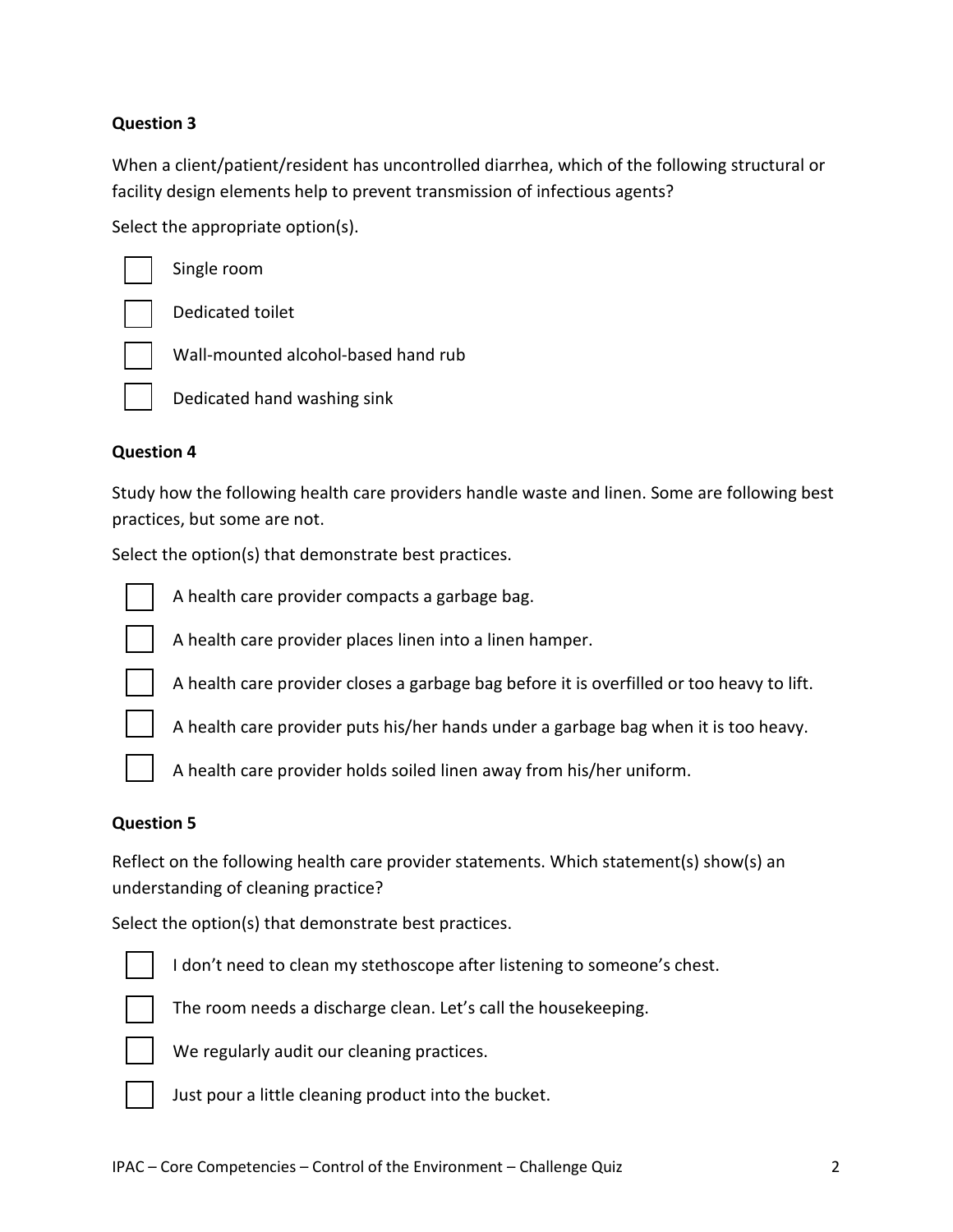## **Answer Key**

## **Question 1:**

Ms. West is on cancer treatment and goes to both the chemotherapy clinic and the hospital for regular appointments. Which of the following are Engineering Controls that may be used in the clinic setting?

## **Answer:**

Using heating, ventilation and air conditioning (HVAC) to change and regulate air flow Having sharps containers at point-of-care for immediate sharp disposal Having dedicated hand-washing sinks available for hand hygiene

## **Question 2:**

Which client/patient/resident requires consideration for private room accommodation to prevent the transmission of infectious agents?

#### **Answer:**

Client/patient/resident with vomiting and diarrhea

Client/patient/resident who is coughing and sneezing without relief

## **Question 3:**

When a client/patient/resident has uncontrolled diarrhea, which of the following structural or facility design elements help to prevent transmission of infectious agents?

#### **Answer:**

Single room Dedicated toilet Wall-mounted alcohol-based hand rub Dedicated hand washing sink